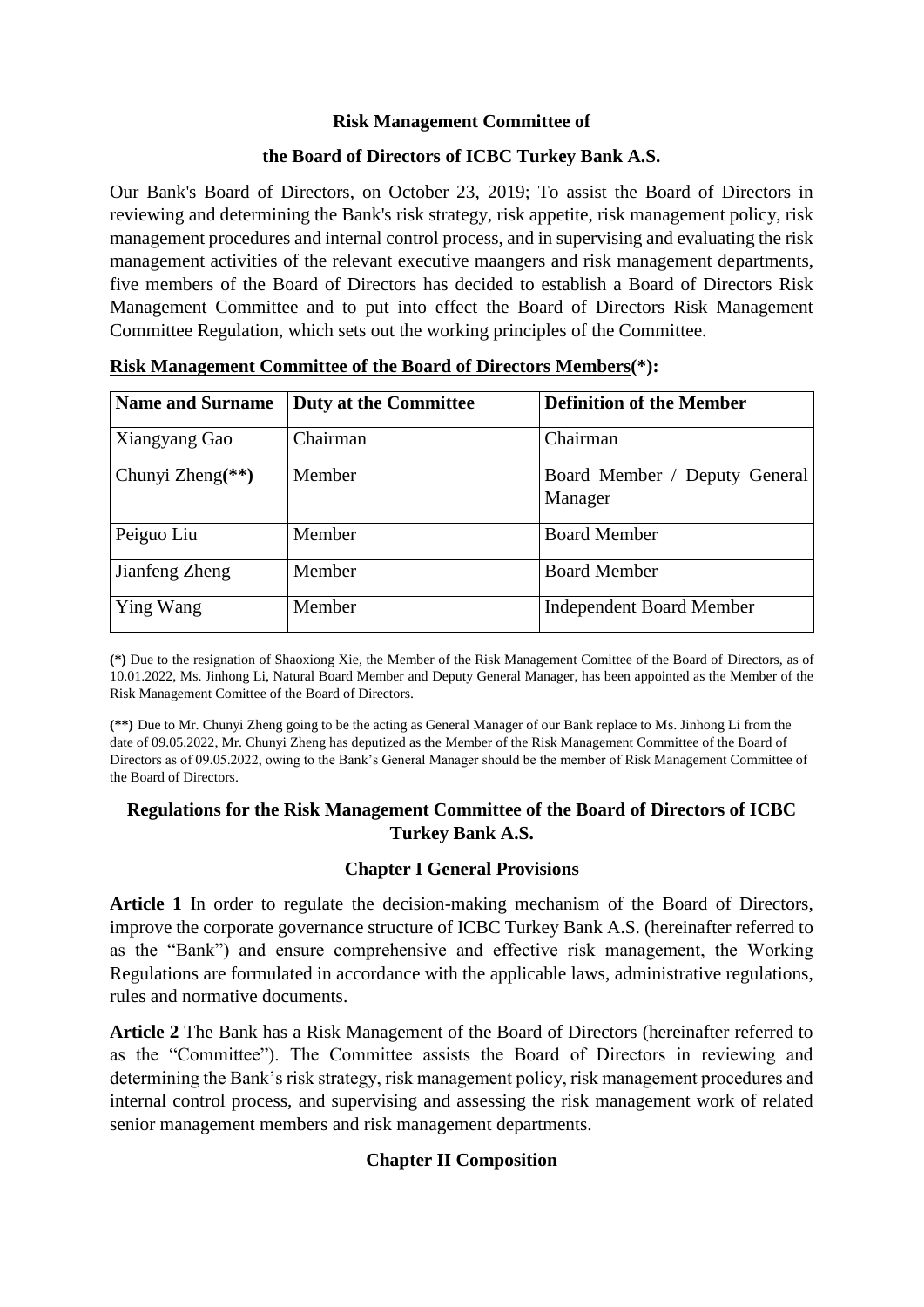**Article 3** The Committee shall be composed of at least three members, including at least one independent director.

**Article 4** The Committee shall have one chairman who is in charge of the work of the Committee. The Chairman's main responsibilities and authorities shall include, among other:

- i. Presiding over the Committee meetings and ensuring effective operation and performance of duties of the Committee;
- ii. Deciding procedures of the Committee meetings;
- iii. Ensuring that all members of the Committee know about the issues discussed in the meeting;
- iv. Ensuring that the Committee reaches a clear conclusion to each proposal which includes passed, rejected and supplementary materials needed;
- v. Proposing the convening of special meetings;
- vi. Signing resolutions of meetings; and
- vii. Other functions and responsibilities regulated by the Working Regulation.

**Article 5** The Chairman and other members of the Risk Management Committee shall be appointed by the Board of Directors. The removal of the Chairman or other members of the Committee shall be decided by the Board of Directors.

**Article 6** The term of office of the Committee members shall be in conformity with that of their directorship. At the expiration of the term of office, they could be reelected and reappointed. During the term of office, if any member no longer acts as a director or independent director of the Bank, the Board of Directors shall appoint new member to fill the vacancy in accordance with the provisions of Article 5 to meet the requirement of the Working Regulations on composition of the Committee, and the term of office of the new member shall be in conformity with that of the directorship or independent directorship.

**Article 7** The main functions of the Committee members shall include, among others:

- i. Attending the Committee meetings, actively airing views on the discussed issues, and exercising the right to vote;
- ii. Proposing the items of the Committee meetings;
- iii. Attending relevant meetings of the Bank, making investigations and researches, and acquiring necessary reports, documents, materials and other relevant information, for the purpose of performing the duties;
- iv. Fully understanding the functions of the Committee as well as the responsibilities as Committee members, being familiar with the operation and management status, business activities and development situation relevant to their responsibilities, and ensuring the capacity of performing the duties;
- v. Fully guaranteeing the working time and energy for performing their duties; and
- vi. Other functions and responsibilities regulated by the Working Regulations.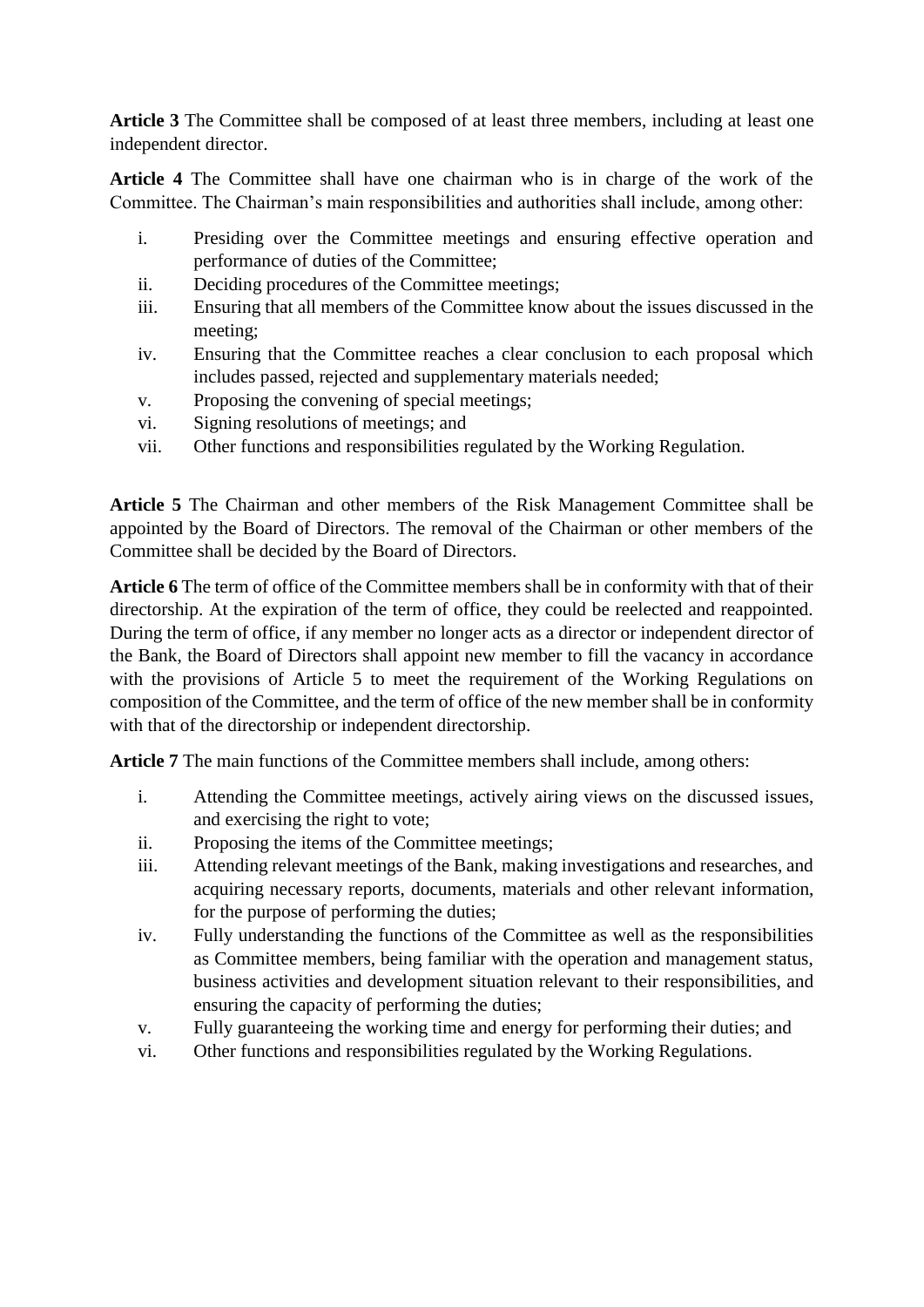## **Chapter III Functions and Powers of the Committee**

**Article 8** Major functions and powers of the Committee shall include, among others:

- i. reviewing and revising the Bank's risk strategy, risk management policy, risk appetite, comprehensive risk management framework and internal control process pursuant to the Bank's general strategy, supervising and assessing its implementation progress and results, and raising suggestions to the Board of Directors;
- ii. continuously monitoring the Bank's risk management system, monitoring and assessing the organizational structure, working procedures and effectiveness for risk management department, and proposing changes for improvement ;
- iii. monitoring and assessing the control over credit, market, operational, liquidity, compliance and reputational risks by senior management and putting forward suggestions on the improvement in risk management and internal control of the Bank ;
- iv. regularly assessing the Bank's risk policy, risk appetite and comprehensive risk management status, and putting forward suggestions to the Board of Directors, according to the needs of risk management decision, specifying the requirements for risk data and report, and determining the applicability of the report, proposing improvement to senior management when the risk data and reports do not meet the requirements;
- v. reviewing and approving, under the authorization of the Board of Directors, the material risk management matters or trading items that have exceeded the senior management's authority and is proposed by the president or senior management level risk management committee to the Committee for review ; and

**Article 9** The Committee shall continuously monitor and review the Bank's risk management system, and shall review the effectiveness of risk management system of the Bank (including its affiliates and subsidiaries at least once every year.

The Committee's annual review shall, in particular, consider:

- i. the effectiveness of the Bank's risk management system ;
- ii. information on and extent of the management's continuous monitoring of risk management system ;
- iii. significant matters of risk management and countermeasures last year ;
- iv. the changes in the nature and extent of significant risks, and the Bank's ability to respond to changes in its business and the external environment ;and
- v. major problems and weaknesses of risk management and their influence.

**Article 10** Managing Director of Risk Management Department is responsible to assist the President in managing risk, and reports to the Committee. Wherever practicable, he/she may designate the related Risk Management Departments to report to the Committee.

**Article 11** The Committee shall have the right to require senior management members of the Bank to provide sufficient supports to the work of the Committee, and shall discuss and analyze the risk management system with the senior management, ensure it has performed its duties to have an effective risk management system. The senior management members shall provide information on risk management and operating condition of the Bank to the Committee on a timely basis to assist the Committee to perform its duties. The information provided to the Committee shall be accurate and complete.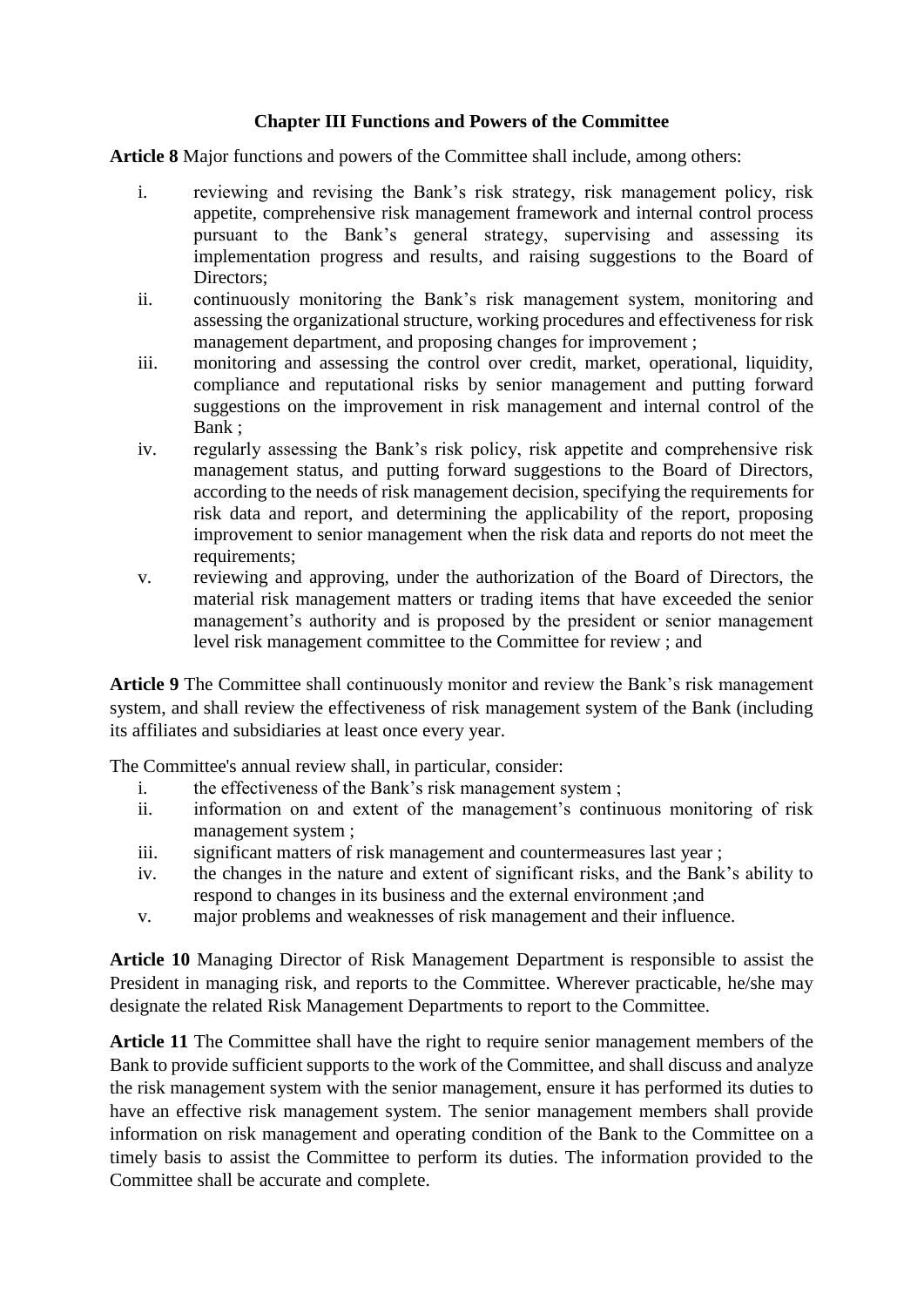**Article 12** The Committee shall have the right to investigate related risk management problems, and examine the Bank's business operation, legal compliance, risk management planning and other policies relating to risk management and implementation of these policies. The approaches of investigation or examination shall include but be not limited to attending relevant meeting of the Bank as observers or visitors, making investigations in the Bank, and requiring the senior management members of the Bank or relevant person in charge to make oral or written working report to the Committee within the regulated period and timely answer questions of the Committee. The Committee shall make a study of existing problems and of the answers made by senior management members or related responsible persons, and report the investigation results and suggestions to the Board of Directors.

**Article 13** The Committee may submit proposals to the Board of Directors for review and approval. The Committee shall provide the proposal study and discussion results to the Board of Directors in the form of report, proposal and summary, so as to help the board study and make decisions. The Committee shall consider major investigation findings on risk management and management's response to these findings, and report to the board on the matters.

Article 14 If necessary, the Committee may engage intermediary agencies to provide professional consulting services, and the reasonable expenses thereof shall be paid by the Bank.

## **Chapter IV Meeting Rules**

**Article 15** The Committee shall hold at least one meeting each quarter. The Board of Directors, the Chairman of the Committee or over half of the Committee members shall have the right to propose a meeting.

The meeting notice shall be delivered seven days before convening of the meeting, but with unanimous approval of all the attending members, the above-mentioned notice period could be exempted.

**Article 16** The meeting notice shall include:

- i. Venue and time of the meeting
- ii. Period of the meeting
- iii. Agenda, discussion items and relevant materials of the meeting and
- iv. Date of notice.

**Article 17** The meeting notice may be delivered by special personnel; or through fax, registered mail or E-mail.

**Article 18** The Committee meetings shall be held in the form of on-the-spot meeting, teleconference, video conference and circulation of written proposals.

**Article 19** The Committee meeting shall be held with the attendance of over half of all the members. When needed, persons other than the Committee members, may be invited to attend the Committee meeting.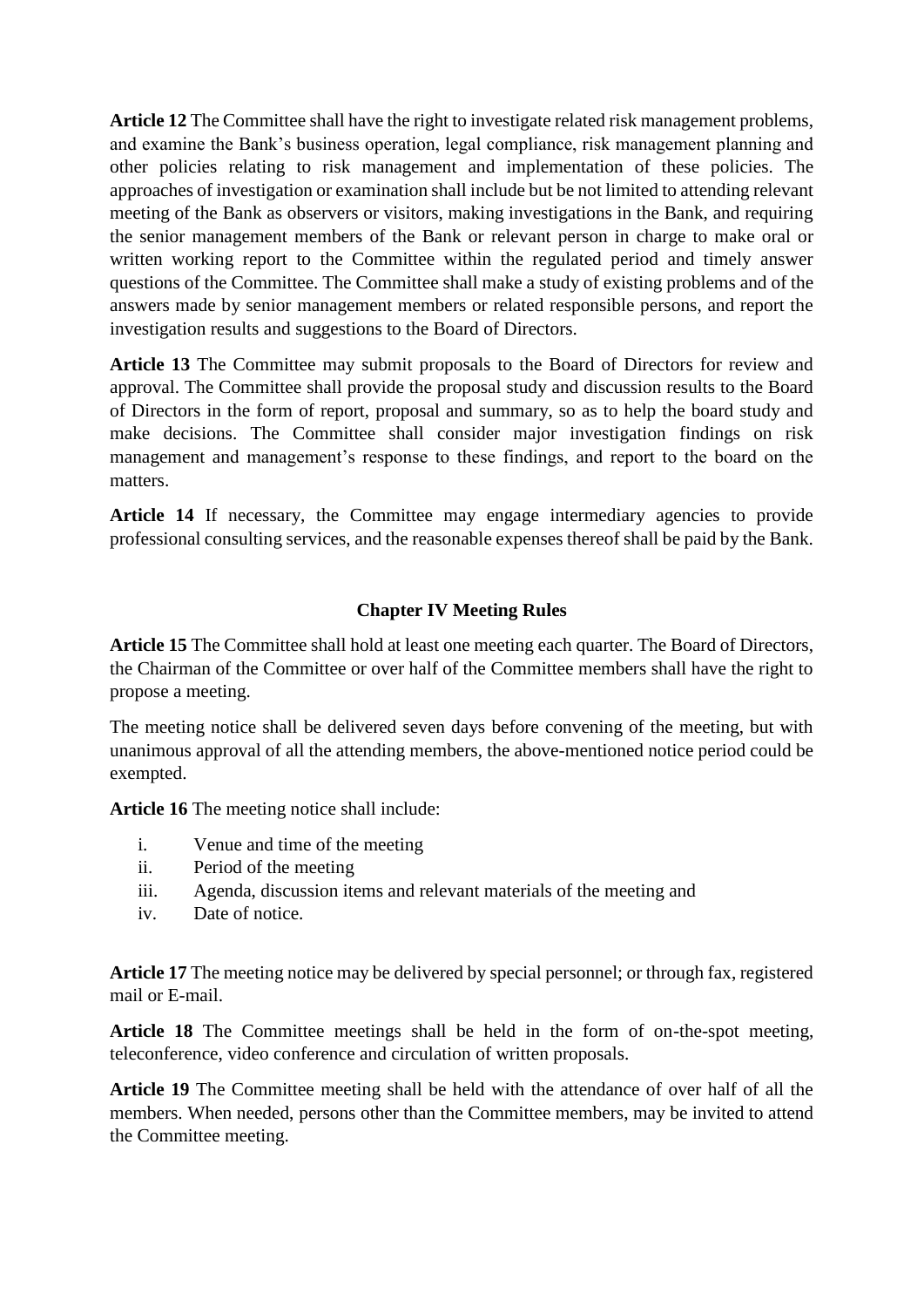**Article 20** The Committee meeting shall be presided over by the Chairman, or by another member designated by the Chairman when he/she is unable to perform duties due to special reasons.

**Article 21** The Committee meeting shall adopt vote by showing hands or open ballot voting. Each member shall have one vote; and resolution of the meeting shall be approved through vote by over half of all Committee members.

**Article 22** The Committee shall establish meeting minute system, and the minutes shall be taken by special personnel designated by the working group. As needed, the meeting may adopt on-the-spot audio record, which shall be supplemented with written minutes based on the audio record.

The written meeting minutes based on the audio records shall be sent to all participating members for review after the conclusion of the meeting. Members who request to revise or supplement the minutes shall feed back their written opinions within 5 working days after receiving the minutes. All participating members and recorders shall sign the final version of meeting minutes.

The meeting minutes shall be regarded as important documents of the Bank and preserved by the Secretary of the Board of Directors in accordance with the archive management system of the Bank.

**Article 23** The proposals and resolutions which are adopted by the Committee meeting and should be submitted to the Board of Directors for review shall be signed by the Chairman or other Committee member authorized by the Chairman and then submitted to the Board of Directors in writing for study and decision-making.

**Article 24** Upon authorization or approval of the Board of Directors, if the resolutions passed at the Committee meeting need to be further carried out by senior management members or other relevant persons in charge, the Board of Directors' Office shall inform the abovementioned personnel of the resolutions in writing as soon as possible after the signature of the Chairman or other Committee member authorized by the Chairman. The Committee shall have the right to require the above-mentioned personnel to report on the progress of implementation within the regulated period or at the next meeting.

**Article 25** The members and other personnel that attend the Committee meeting shall keep confidential on the issues discussed and/or resolved at the meeting, and shall not disclose relevant information without permission. If there is any action violating such obligations, the related persons shall bear legal liabilities.

# **Chapter V Working Group of the Risk Management Committee**

**Article 26** The working group shall be established under the Committee responsible for information collection, research support, daily liaisons and organization of meetings. The work of the working group of the Committee shall be led by the Board of Directors' Office with assistance of related departments such as the Risk Management Department, the Asset and Liability Management Department, the Financial Market Department, the Credit Management Department and the Internal Control & Compliance Department.